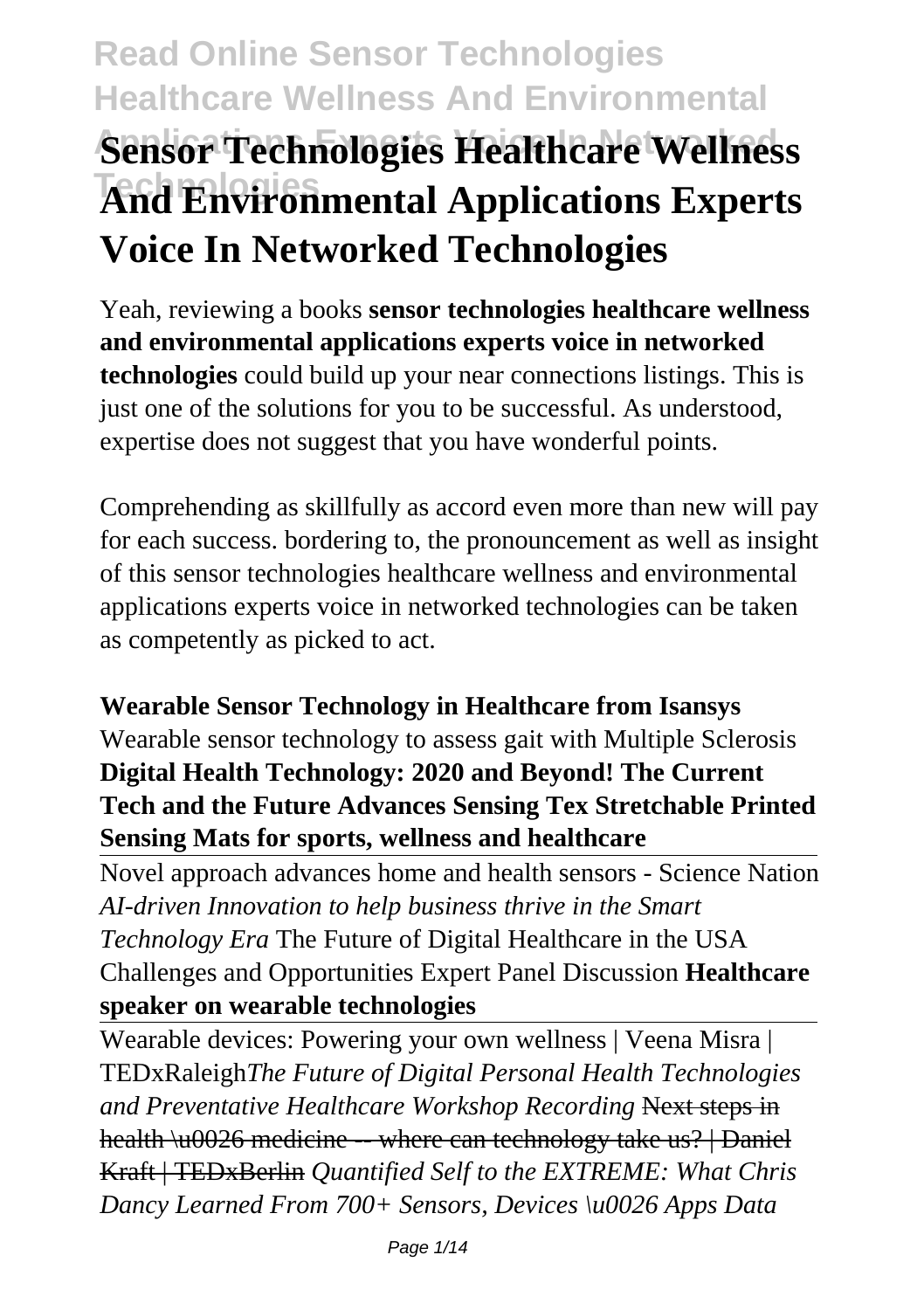Annotators: The Unsung Heroes Of AI Development - The Medical *Futurist* **plogies** 

e-Health Sensor Platform for Arduino and Raspberry Pi [Biometric / Medical Applications]5 Skills Medical Students Need For The Future - The Medical Futurist Improving Healthcare With IoT Solutions *Saving Lives with AI | Freethink ECG Monitoring with AD8232 ECG Sensor and Arduino*

AI in Healthcare: Top A.I. Algorithms In Healthcare - The Medical Futurist<del>Top? ?10? ?Medical? ?Technologies? ?of? ?the? ?Future:</del> ?Ranked?! / Episode 7 - The Medical Futurist EKG on Your Wrist: Will Wearable Devices Change Healthcare? | THE BIG IDEA *Sweat-Based Glucose Sensing and Transdermal Drug Delivery | Dae-Hyeong Kim | TEDxKFAS*

HWB16 | Scientific Wellness will Drive The Future of Health | Nathan PriceData driven healthcare: It's personal | Aaron Black | TEDxTysons *Healthcare Sensors*

David Moss: Smart aging - The impact of IoT on the elderly and caregivers alike**New sensors open door to wearable medical diagnostic device** Future of Medicine Book "Curable" – EP09: Travis Christofferson (Author) Dr. Bertalan Meskó's Keynote Speech: Privacy in the Digital Health Era | GLOBSEC 2019 Transforming eldercare with smart sensor technology **Sensor Technologies Healthcare Wellness And**

Sensor Technologies: Healthcare, Wellness and Environmental Applications explores the key aspects of sensor technologies, covering wired, wireless, and discrete sensors for the specific application domains of healthcare, wellness, and environmental sensing. It discusses the social, regulatory, and design considerations specific to these domains.

#### **Sensor Technologies - Healthcare, Wellness and ...**

Sensor Technologies: Healthcare, Wellness and Environmental Applications explores the key aspects of sensor technologies,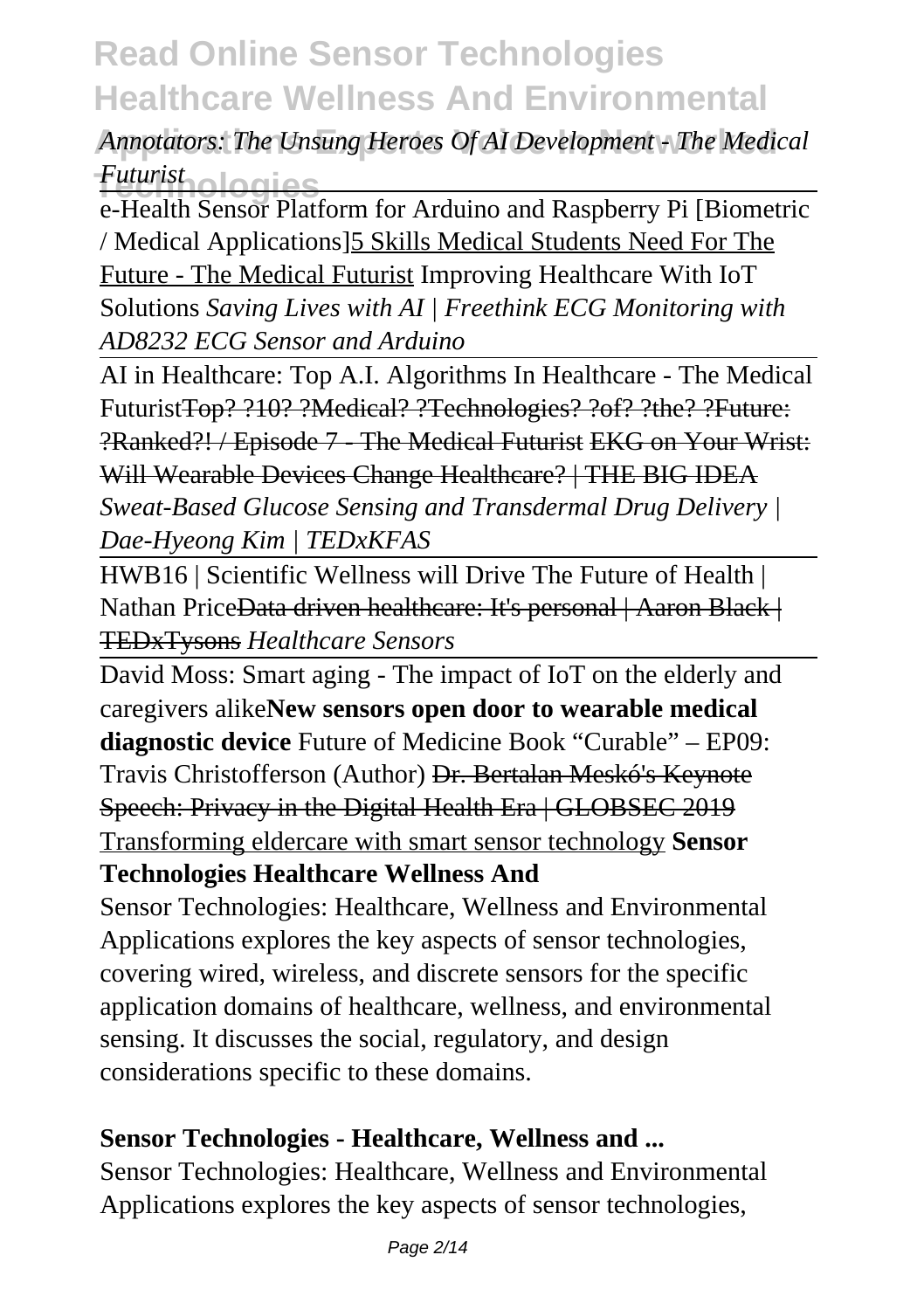covering wired, wireless, and discrete sensors for the specific o application domains of healthcare, wellness and environmental<br>
application It discusses the social negulatory and decise sensing. It discusses the social, regulatory, and design considerations specific to these domains.

#### **Sensor Technologies: Healthcare, Wellness and ...**

Sensor Technologies: Healthcare, Wellness and Environmental Applications explores the key aspects of sensor technologies, covering wired, wireless, and discrete sensors for the specific application domains of healthcare, wellness and environmental sensing. It discusses the social, regulatory, and design considerations specific to these domains.

#### **Amazon.com: Sensor Technologies: Healthcare, Wellness and ...**

Sensor Technologies: Healthcare, Wellness and Environmental Applications is targeted at clinical and technical researchers, engineers, and students who want to understand the current state of the art in sensor applications in these domains. The reader gains a full awareness of the key technical and non-technical challenges that must be addressed in the development of successful end-to-end sensor applications.

#### **Sensor Technologies: Healthcare, Wellness and ...**

Sensor Technologies: Healthcare, Wellness and Environmental Applications will discuss the key aspects of sensor technologies, covering wired, wireless, and discrete sensors for the specific application domains of healthcare, wellness and environmental sensing. It references the social, regulatory, and design considerations; specific to these domains.

#### **Sensor Technologies: Healthcare, Wellness and ...**

Introduction. Sensor Technologies: Healthcare, Wellness and Environmental Applications explores the key aspects of sensor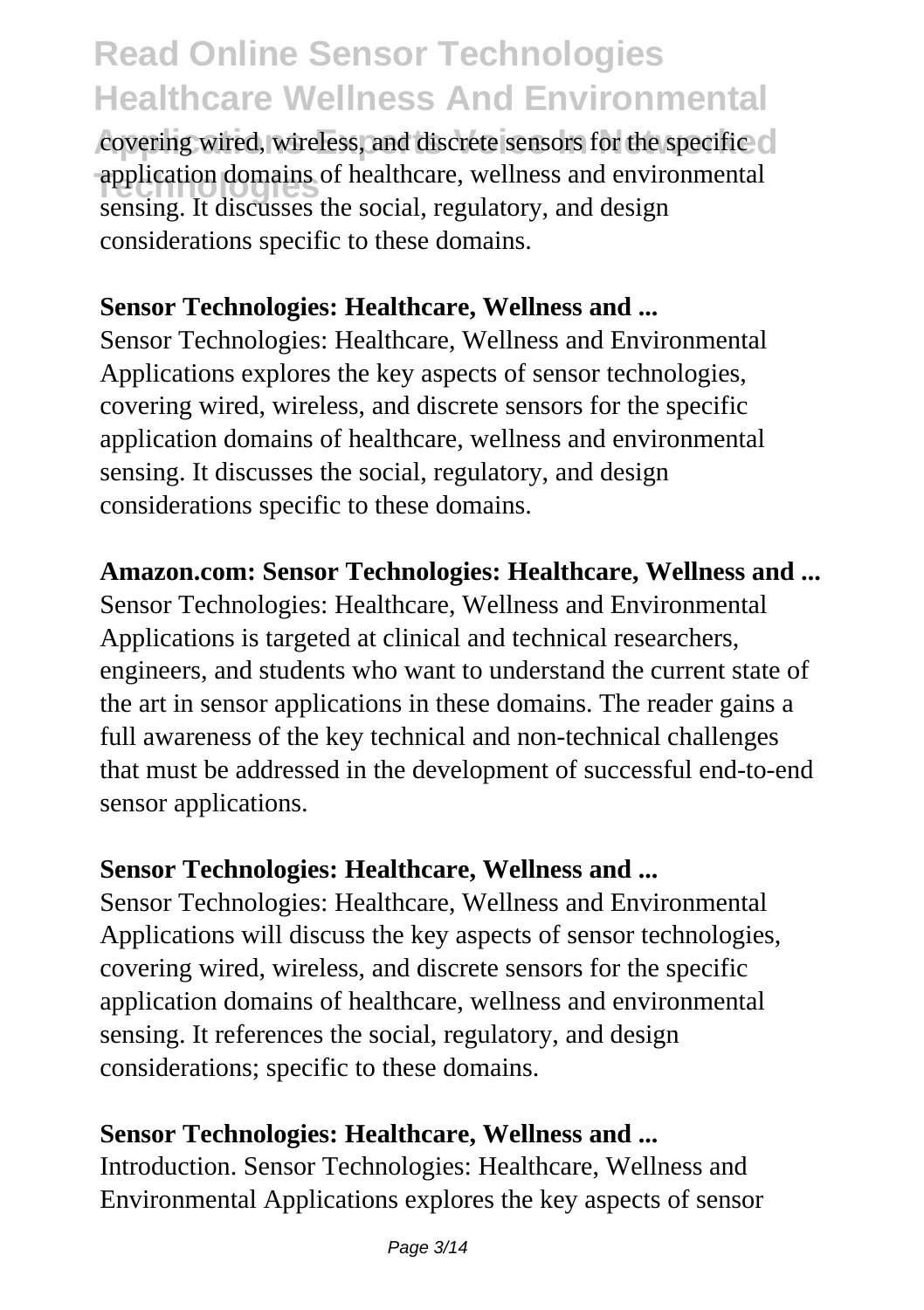technologies, covering wired, wireless, and discrete sensors for the specific application domains of healthcare, wellness and<br>
specific application and the specific applicant environmental sensing. It discusses the social, regulatory, and design considerations specific to these domains.

#### **Sensor Technologies | SpringerLink**

"Sensor Technologies: Healthcare, Wellness and Environmental Applications provides an extensive overview of sensing technologies and their applications in healthcare, wellness, and environmental ...

#### **Sensor technologies: Healthcare, wellness, and ...**

environmental applicat book description sensor technologies healthcare wellness and environmental applications explores the key aspects of sensor technologies covering wired wireless and discrete sensors for the specific application domains of healthcare wellness and environmental sensing it discusses the social regulatory and design

### **Sensor Technologies Healthcare Wellness And Environmental ...**

technologies healthcare wellness and environmental applications explores the key aspects of sensor technologies covering wired wireless and discrete sensors for the specific application domains of healthcare wellness and environmental sensing it discusses the social regulatory and design considerations specific to these domains sensor

### **Sensor Technologies Healthcare Wellness And Environmental ...**

Data from wearable sensor technologies (WSTs) could be used to assess and improve police officer health and well-being. A panel of experts identified ways to implement WSTs in law enforcement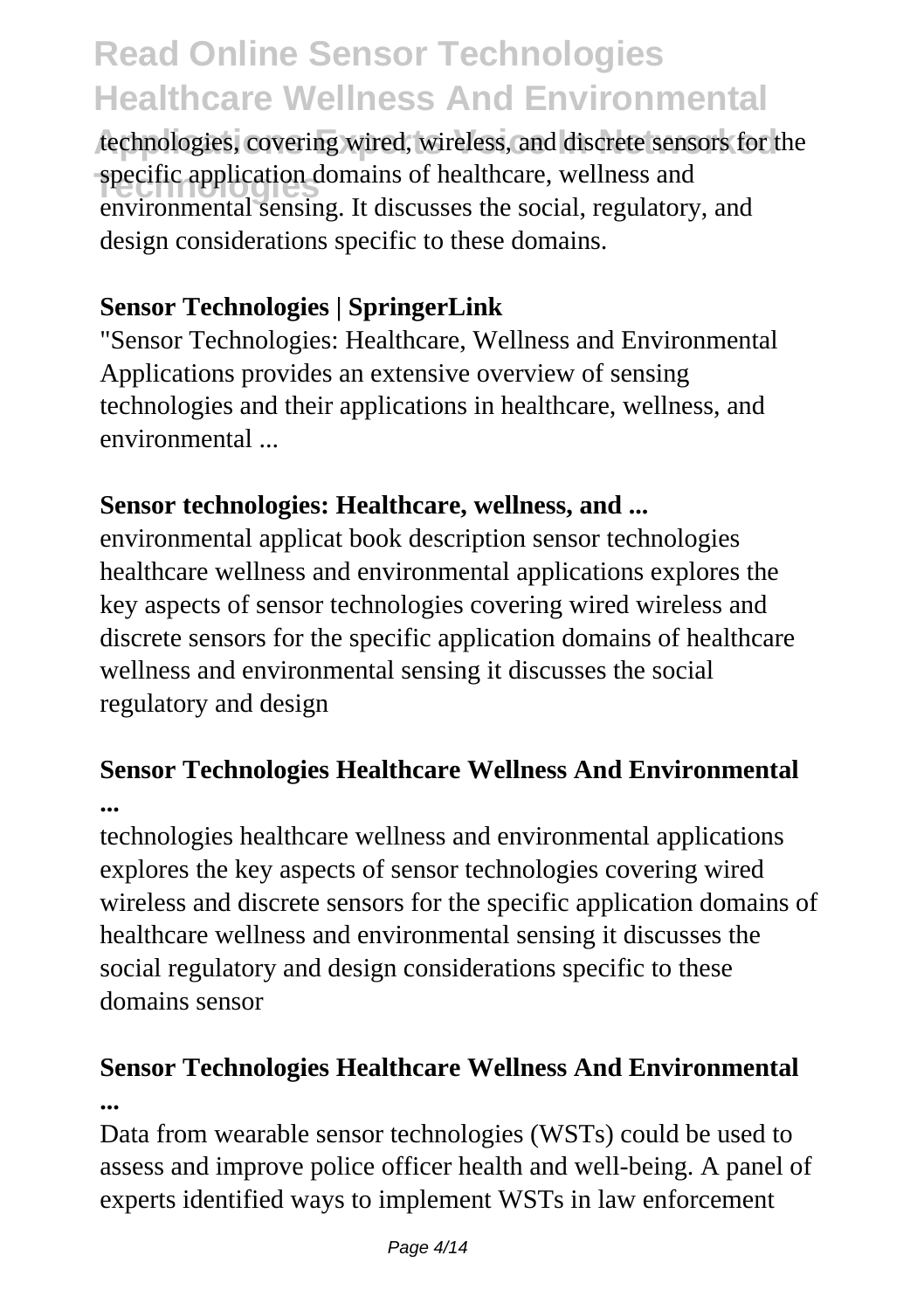settings, evaluate them, and obtain buy-in from officers. **I** ked

**Technologies Wearable Sensor Technology and Potential Uses Within Law ...** What it does: Withings is a health and wellness company whose products keep people connected to their health. Since creating the first WiFi scale, the company has developed connected wellness devices like health-enabled watches. Withings wearable trackers offer activity tracking and ECGs, as well as heart rate and sleep monitoring.

**Wearable Technology In Healthcare: 11 Companies To Know ...** Farm technology. Half of the cows wore a collar-attached sensor to track rumination behavior and physical activity. Clinical exams, auscultation and bloodwork produced data on body temperature, urine ketones and other health and disease indicators.

**New York dairy farm embraces health monitoring technology ...** Sensor technology has become smaller, lighter and more powerful. At the same time, more attention is being paid to preventive health and personal fitness as an answer to the nation's rising medical bills. A result, for sensor companies like BodyMedia, is an opportunity to marry body sensors to smartphones to create fullbody monitors.

**Body Sensing Comes to Smartphones - The New York Times** Abstract Wearable Health Devices (WHDs) are increasingly helping people to better monitor their health status both at an activity/fitness level for self-health tracking and at a medical level providing more data to clinicians with a potential for earlier diagnostic and guidance of treatment.

**Wearable Health Devices-Vital Sign Monitoring, Systems and ...** Wellness Solutions for the New Normal Before staff and customers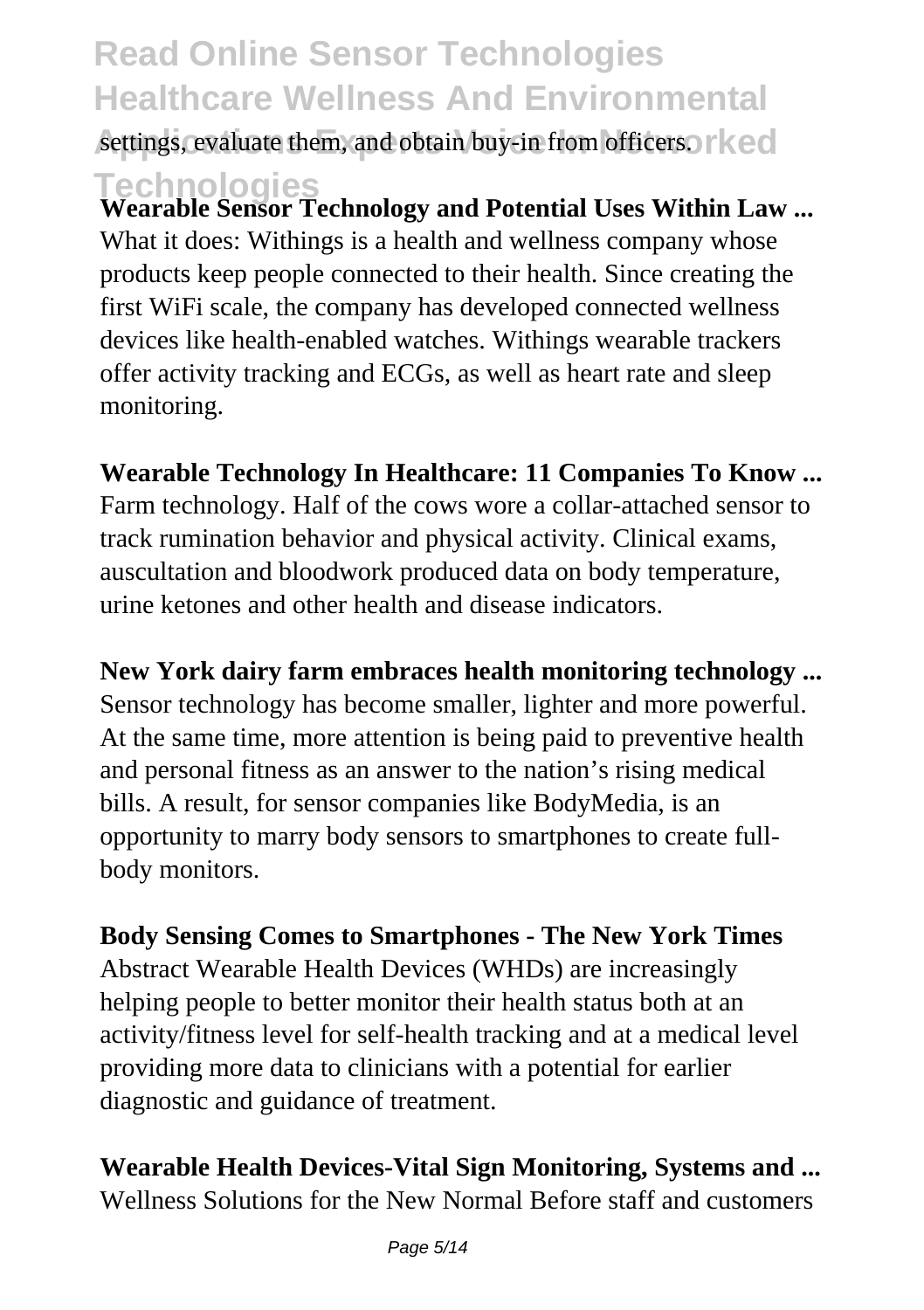start returning to shared physical spaces, organizations need to define new policies and protocols to address a range of critical<br>
new policies and protocols to address a range of critical workplace issues. Now is the time to establish return-to-work plans that protect our health & well-being.

### **Home | Delos®**

Implantable Sensor Measures Gases Inside the Body and Then Safely Biodegrade Kinetic Raises \$11.25M In Series A Funding to Help it Grow And Increase Sales Lumen Partners With Garmin To Launch Connect IQ Allowing Users to Improve Performance and Health

### **Nanowear SimpleSENSE Gets FDA ... - Wearable Technologies**

We are scaling innovation in health technology. The Digital Health Lab is for growth-stage companies that have developed digital health products.

### **New York Digital Health Innovation Lab**

We can change that, starting today, by sharing the wealth of new medical technologies and other health and wellness resources. Daniel Kraft is a physician-scientist trained at Stanford and Harvard.

### **12 innovations that will revolutionize the future of medicine**

These system-on-a-chip innovations will drive a host of new technologies and products in the consumer and business marketplace, including smart phones, tablets, and laptops; 3D systems for gaming; ultrafast and secure computer servers and IT systems; and sensor technology for emerging health care, clean energy and environmental applications.

### **Governor Cuomo Announces 'Nano Utica' \$1.5 Billion Public ...**

The expected improvements in employee wellness from either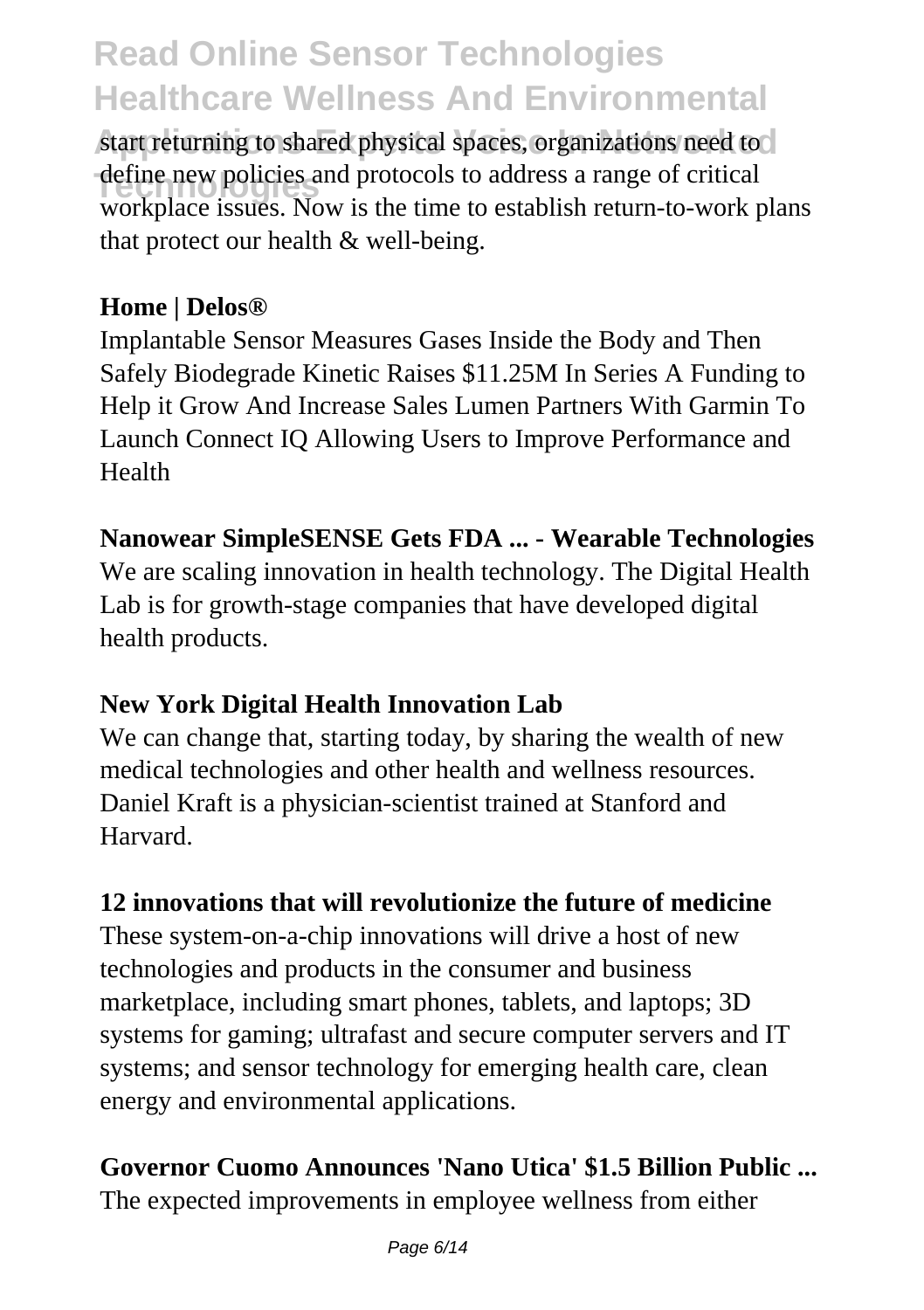program can result in productivity gains, including lower health care costs, lower rates of absenteeism and increased revenue from better ...

Sensor Technologies: Healthcare, Wellness and Environmental Applications explores the key aspects of sensor technologies, covering wired, wireless, and discrete sensors for the specific application domains of healthcare, wellness and environmental sensing. It discusses the social, regulatory, and design considerations specific to these domains. The book provides an application-based approach using real-world examples to illustrate the application of sensor technologies in a practical and experiential manner. The book guides the reader from the formulation of the research question, through the design and validation process, to the deployment and management phase of sensor applications. The processes and examples used in the book are primarily based on research carried out by Intel or joint academic research programs. "Sensor Technologies: Healthcare, Wellness and Environmental Applications provides an extensive overview of sensing technologies and their applications in healthcare, wellness, and environmental monitoring. From sensor hardware to system applications and case studies, this book gives readers an in-depth understanding of the technologies and how they can be applied. I would highly recommend it to students or researchers who are interested in wireless sensing technologies and the associated applications." Dr. Benny Lo Lecturer, The Hamlyn Centre, Imperial College of London "This timely addition to the literature on sensors covers the broad complexity of sensing, sensor types, and the vast range of existing and emerging applications in a very clearly written and accessible manner. It is particularly good at capturing the exciting possibilities that will occur as sensor networks merge with cloud-based 'big data' analytics to provide a host of new Page 7/14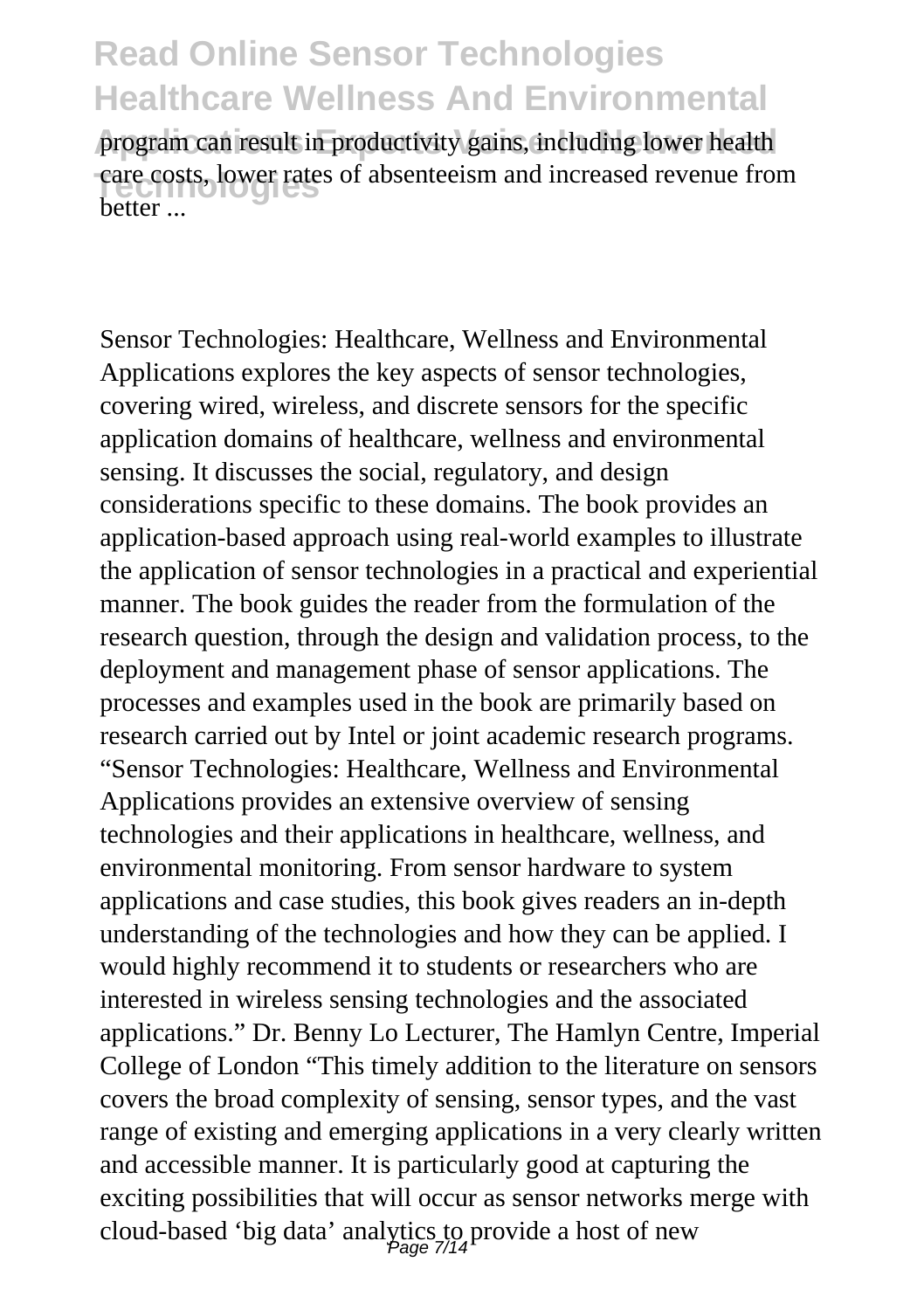applications that will impact directly on the individual in ways we cannot fully predict at present. It really brings this home through the use of carefully chosen case studies that bring the overwhelming concept of 'big data' down to the personal level of individual life and health." Dermot Diamond Director, National Centre for Sensor Research, Principal Investigator, CLARITY Centre for Sensor Web Technologies, Dublin City University "Sensor Technologies: Healthcare, Wellness and Environmental Applications takes the reader on an end-to-end journey of sensor technologies, covering the fundamentals from an engineering perspective, introducing how the data gleaned can be both processed and visualized, in addition to offering exemplar case studies in a number of application domains. It is a must-read for those studying any undergraduate course that involves sensor technologies. It also provides a thorough foundation for those involved in the research and development of applied sensor systems. I highly recommend it to any engineer who wishes to broaden their knowledge in this area!" Chris Nugent Professor of Biomedical Engineering, University of Ulster

This book reviews existing sensor technologies that are now being coupled with computational intelligence for the remote monitoring of physical activity and ex vivo biosignatures. In today's frenetic world, consumers are becoming ever more demanding: they want to control every aspect of their lives and look for options specifically tailored to their individual needs. In many cases, suppliers are catering to these new demands; as a result, clothing, food, social media, fitness and banking services are all being democratised to the individual. Healthcare provision has finally caught up to this trend and is currently being rebooted to offer personalised solutions, while simultaneously creating a more effective, scalable and costeffective system for all. The desire for personalisation, home monitoring and treatment, and provision of care in remote locations or in emerging and impoverished nations that lack a fixed infrastructure, is leading to the realisation that mobile technology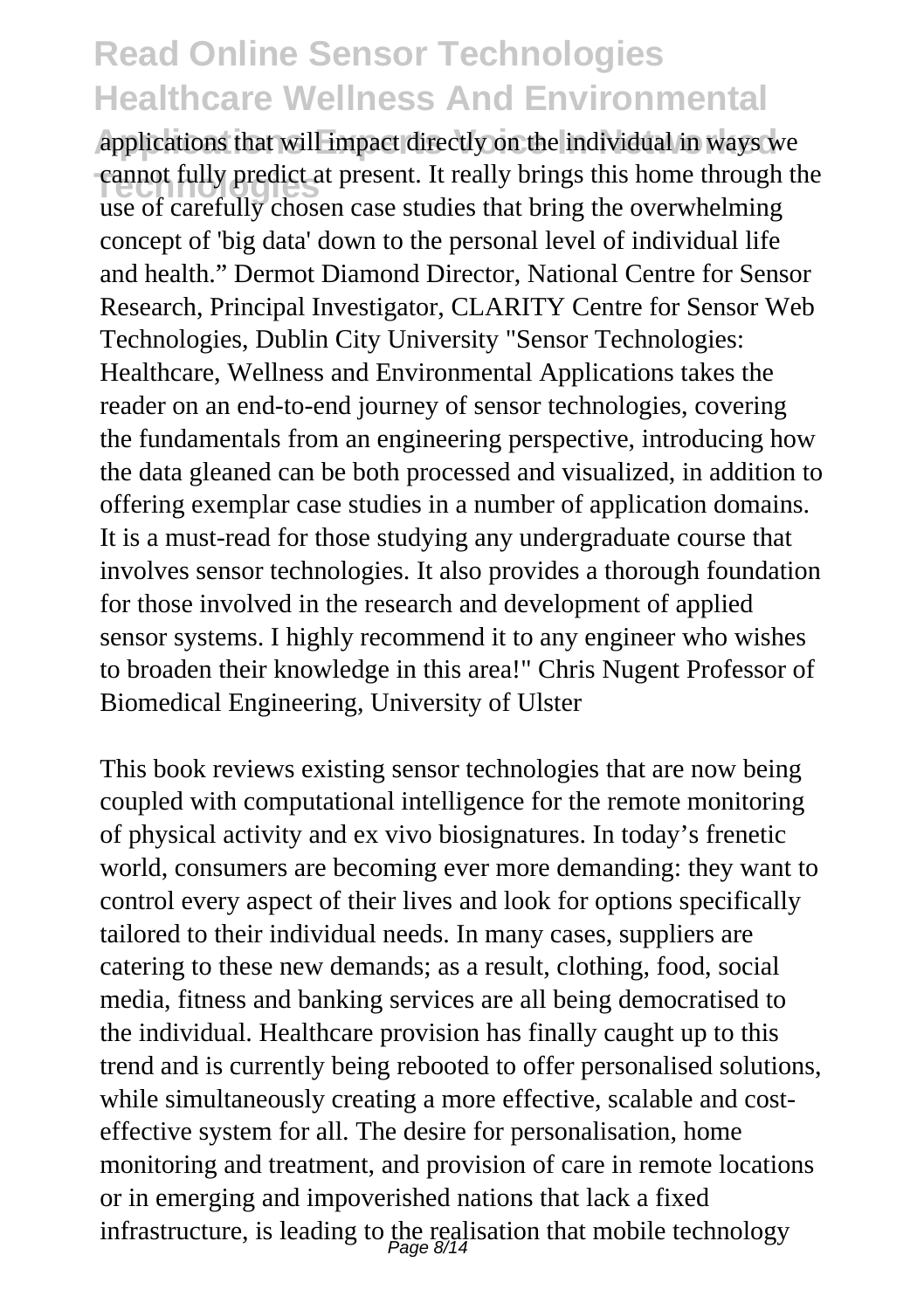might be the best candidate for achieving these goals. A r **ked Technological, healthcare and financial**<br>
combination of several technological, healthcare and financial factors are driving this trend to create a new healthcare model that stresses preventative 'health-care' rather than 'sick-care', and a shift from volume to value. Mobile healthcare (mhealth), which could also be termed the "internet of people", refers to the integration of sensors and smartphones to gather and interpret clinical data from patients in real-time. Most importantly, with an ageing population suffering multiple morbidities, mhealth could provide healthcare solutions to enhance chronically ill patients' quality of life.

This in-depth book addresses a key void in the literature surrounding the Internet of Things (IoT) and health. By systematically evaluating the benefits of mobile, wireless, and sensor-based IoT technologies when used in health and wellness contexts, the book sheds light on the next frontier for healthcare delivery. These technologies generate data with significant potential to enable superior care delivery, self-empowerment, and wellness management. Collecting valuable insights and recommendations in one accessible volume, chapter authors identify key areas in health and wellness where IoT can be used, highlighting the benefits, barriers, and facilitators of these technologies as well as suggesting areas for improvement in current policy and regulations. Four overarching themes provide a suitable setting to examine the critical insights presented in the 31 chapters: Mobile- and sensor-based solutions Opportunities to incorporate critical aspects of analytics to provide superior insights and thus support better decision-making Critical issues around aspects of IoT in healthcare contexts Applications of portals in healthcare contexts A comprehensive overview that introduces the critical issues regarding the role of IoT technologies for health, Delivering Superior Health and Wellness Management with IoT and Analytics paves the way for scholars, practitioners, students, and other stakeholders to understand how to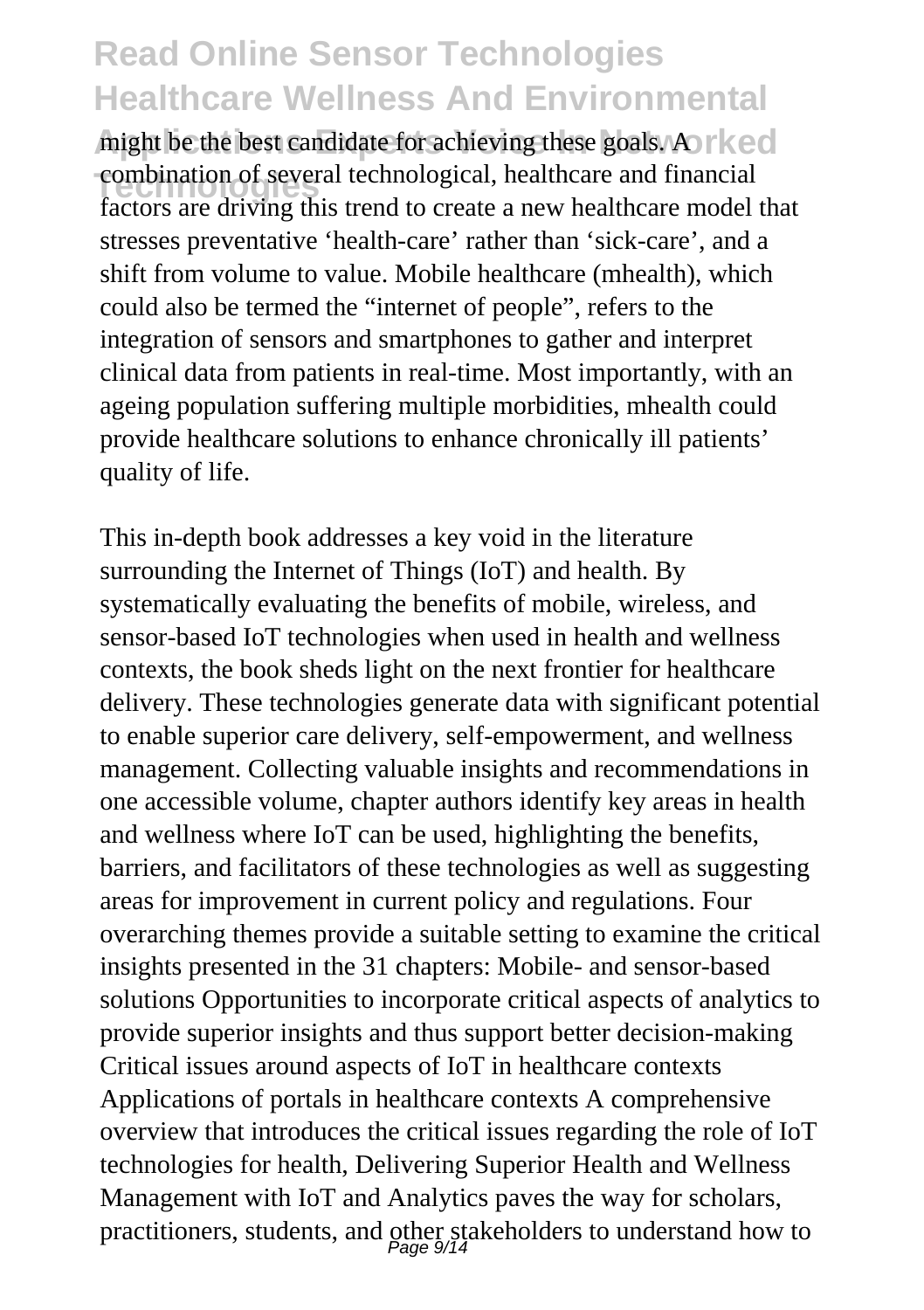substantially improve health and wellness management on a global scale.hnologies

Many wearable sensor technology (WST) devices on the market enable individuals and organizations to track and monitor personal health metrics in real time. These devices are worn by the user and contain sensors to capture various biomarkers. Although these technologies are not yet sufficiently developed for law enforcement purposes overall, WSTs continue to advance rapidly and offer the potential to equip law enforcement officers and agencies with data to improve officer safety, health, and wellness. The RAND Corporation and the Police Executive Research Forum, on behalf of the National Institute of Justice, organized a workshop of practitioners, researchers, and developers to discuss the current state of WST and how it might be applied by law enforcement organizations. Workshop participants discussed possible issues with acceptance of WST among members of law enforcement; new policies that will be necessary if and when WST is introduced in a law enforcement setting; and what data are gathered, how these data are collected, and how they are interpreted and used.

Smartphone usage has created a new means for detection, analysis, diagnosis and monitoring through the use of new apps and attachments. These breakthrough analytical methods offer ways to overcome the drawbacks of more conventional methods, such as the expensive instrumentation that is often needed, complex sample pretreatment steps, or time-consuming procedures. Smartphone-Based Detection Devices: Emerging Trends in Analytical Techniques gathers these modern developments in smartphone analytical methods into one comprehensive source, covering recent advancements in analytical tools while paying special attention to the most accurate, highly efficient approaches. Serving as a guide not only to analytical chemists but also to environmentalists, biotechnologists, pharmacists, forensic scientists and toxicologists, Page 10/14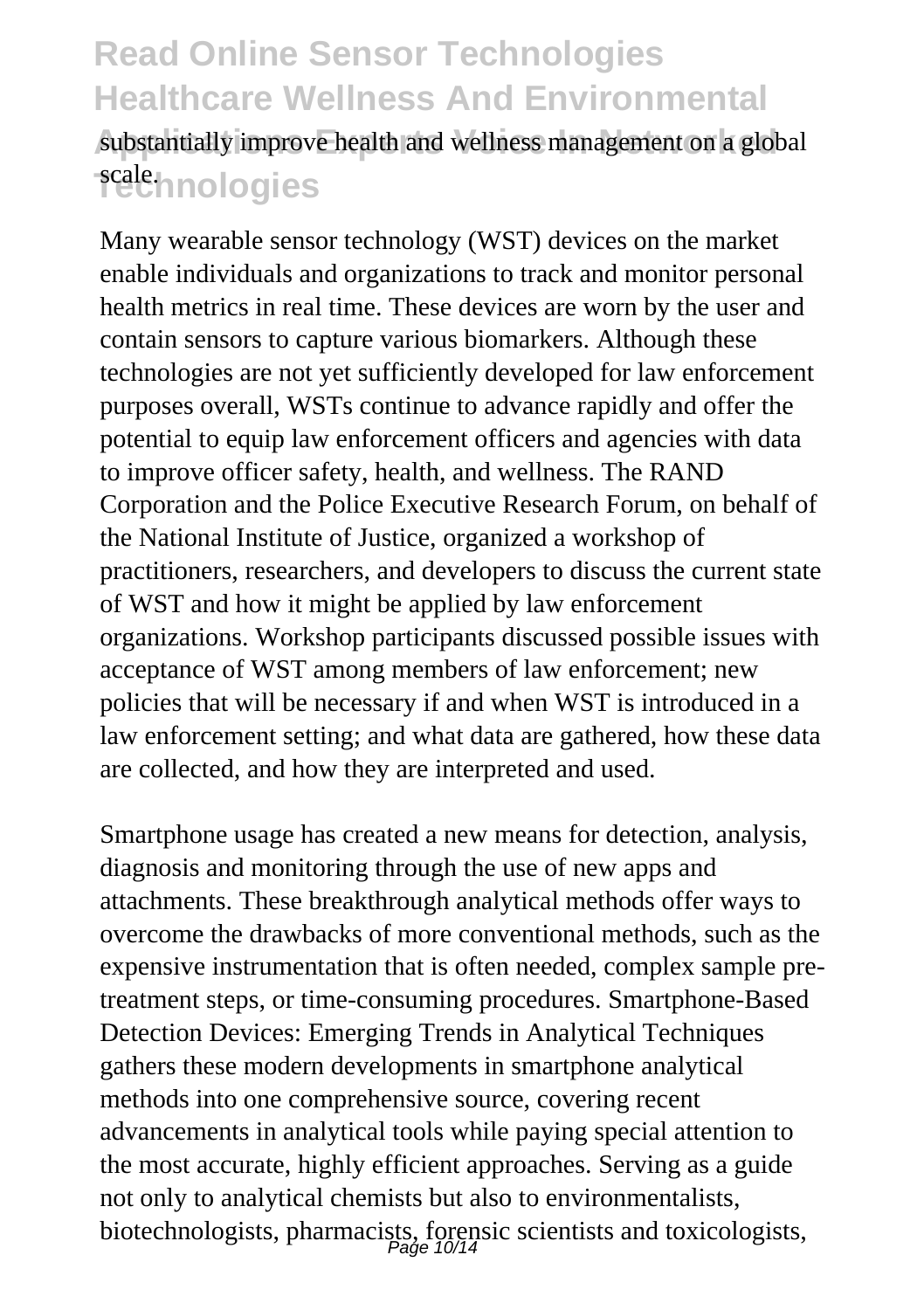Smartphone-Based Detection Devices: Emerging Trends in ed Analytical Techniques is an important source for researchers who require accurate analysis of their on- and off-site samples. Students in these fields at the graduate and post-graduate level will also benefit from this topical and comprehensive book. Provides an integrated approach for advanced analytical methods and techniques using smartphones Covers the usage of smartphones in sample prep, integration and detection stages of analytical chemistry Applicable for researchers of all levels, from graduate students to professionals

Digital Health: Mobile and Wearable Devices for Participatory Health Applications is a key reference for engineering and clinical professionals considering the development or implementation of mobile and wearable solutions in the healthcare domain. The book presents a comprehensive overview of devices and appropriateness for the respective applications. It also explores the ethical, privacy, and cybersecurity aspects inherent in networked and mobile technologies. It offers expert perspectives on various approaches to the implementation and integration of these devices and applications across all areas of healthcare. The book is designed with a multidisciplinary audience in mind; from software developers and biomedical engineers who are designing these devices to clinical professionals working with patients and engineers on device testing, human factors design, and user engagement/compliance. • Presents an overview of important aspects of digital health, from patient privacy and data security to the development and implementation of networks, systems, and devices • Provides a toolbox for stakeholders involved in the decision-making regarding the design, development, and implementation of mHealth solutions • Offers case studies, key references, and insights from a wide range of global experts

Health Care Paradigms in the Internet of Things Ecosystem brings all IoT-enabled health care related technologies into a single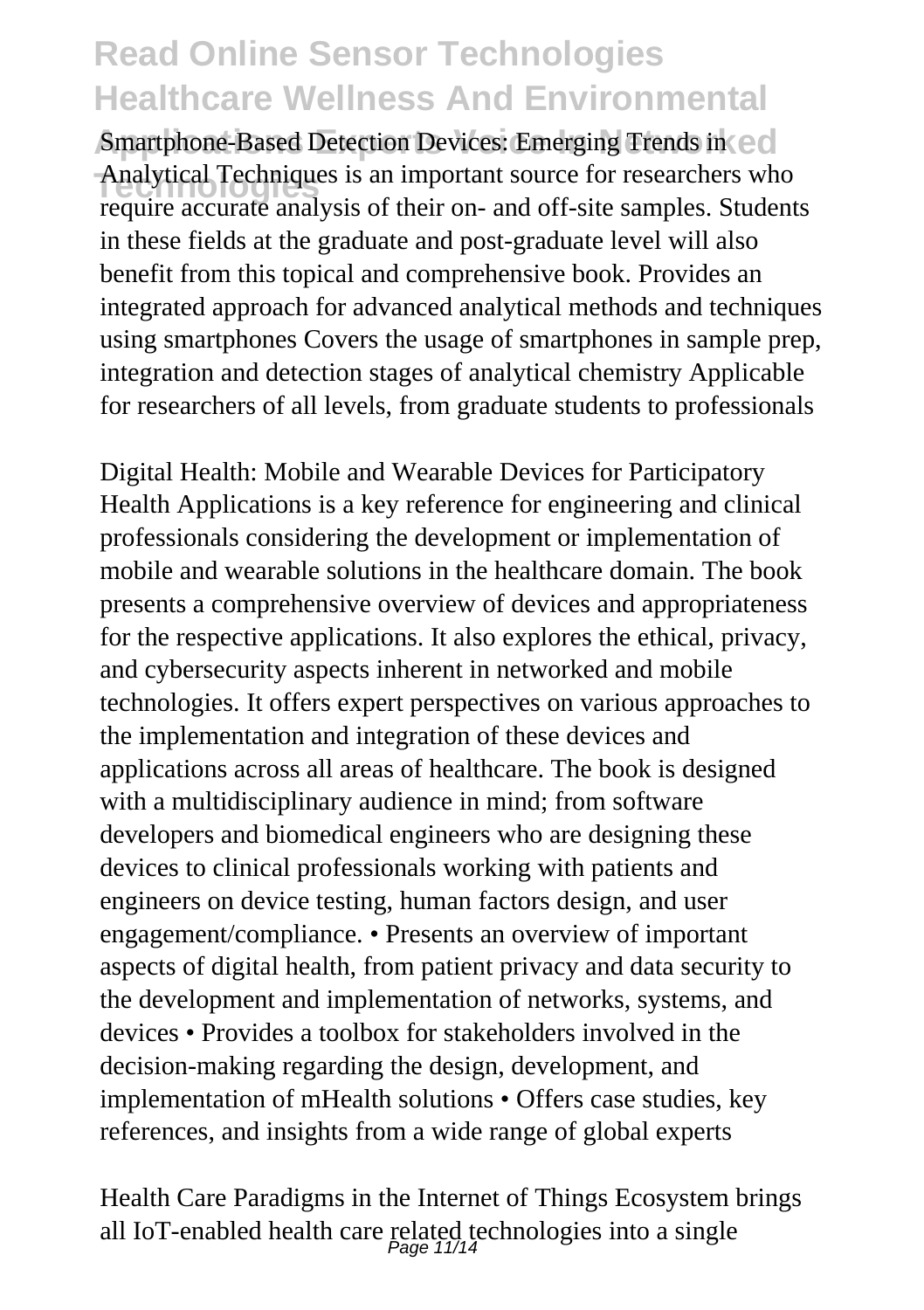platform so that undergraduate and postgraduate students, **Red** researchers, academicians and industry leaders can easily<br>
redenting L<sub>2</sub>T heard healthcan existence. The healthcan understand IoT-based healthcare systems. The book uses data and network engineering and intelligent decision support system-bydesign principles to design a reliable IoT-enabled health care ecosystem and to implement cyber-physical pervasive infrastructure solutions. It takes the reader on a journey that begins with understanding the healthcare monitoring paradigm in IoT-enabled technologies and how it can be applied in various aspects. In addition, the book walks readers through real-time challenges and presents a guide on how to build a safe infrastructure for IoT-based health care. It also helps researchers and practitioners understand the e-health care architecture through IoT and the state-of-the-art in IoT countermeasures. Readers will find this to be a comprehensive discussion on functional frameworks for IoT-based healthcare systems, intelligent medicine, RFID technology, HMI, Cognitive Interpretation, Brain-Computer Interface, Remote Health Monitoring systems, wearable sensors, WBAN, and security and privacy issues in IoT-based health care monitoring systems. Presents the complete functional framework workflow in IoTenabled healthcare technologies Explains concepts of locationaware protocols and decisive mobility in IoT healthcare Provides complete coverage of intelligent data processing and wearable sensor technologies in IoT-enabled healthcare Explores the Human Machine Interface and its implications in patient-care systems in IoT healthcare Explores security and privacy issues and challenges related to data-intensive technologies in healthcare-based Internet of Things

This book introduces zero-effort technologies (ZETs), an emerging class of technologies that require little or no effort from the people who use them. ZETs use advanced computing techniques, such as computer vision, sensor fusion, decision-making and planning, machine learning, and the Internet of Things to autonomously Page 12/14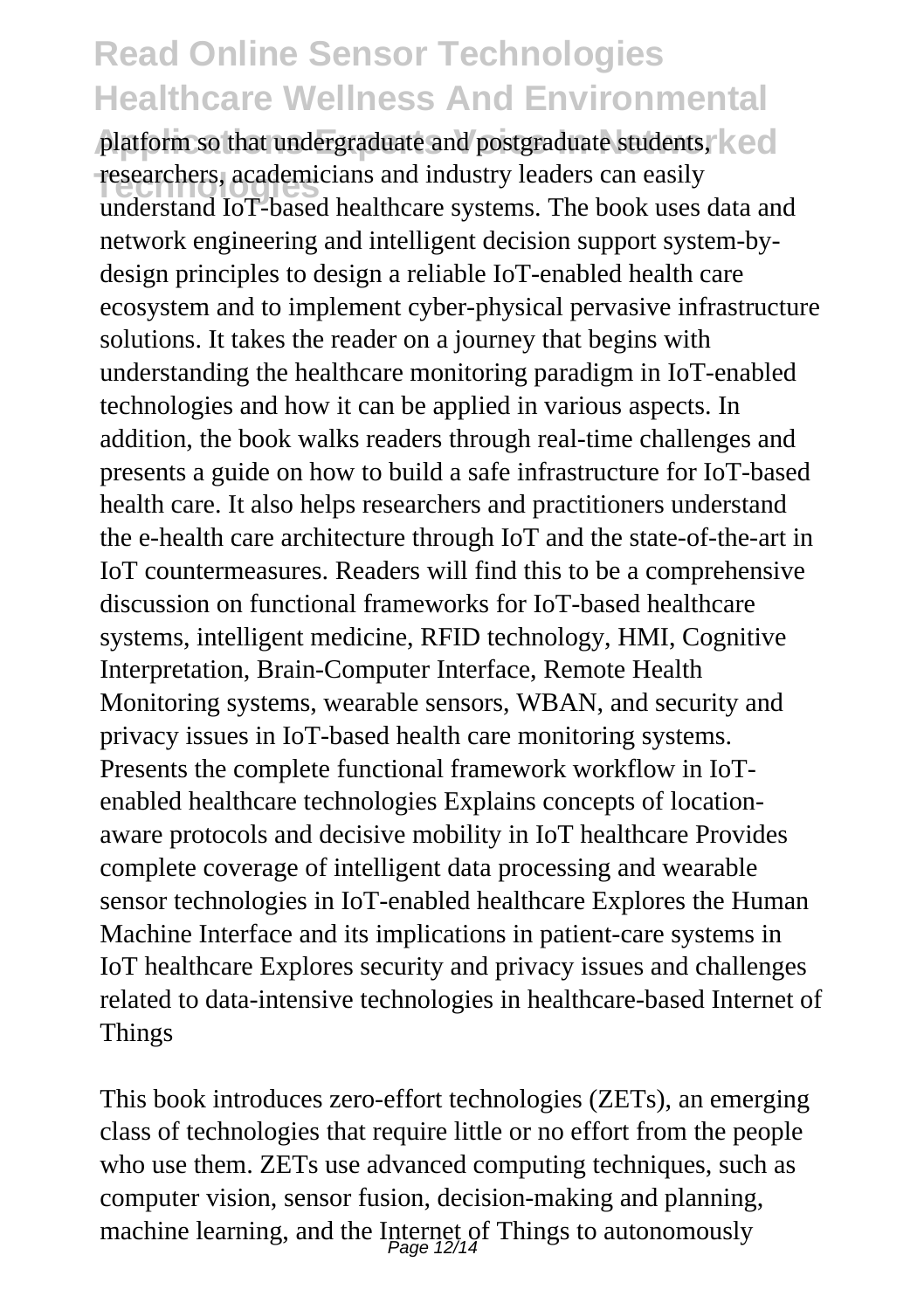perform the collection, analysis, and application of data about the user and/or his/her context. This book begins with an overview of ZETs, then presents concepts related to their development, including pervasive intelligent technologies and environments, design principles, and considerations regarding use. The book discusses select examples of the latest in ZET development before concluding with thoughts regarding future directions of the field.

This book focuses on recent advances and different research areas in multi-modal data fusion under healthcare informatics and seeks out theoretical, methodological, well-established and validated empirical work dealing with these different topics. This book brings together the latest industrial and academic progress, research, and development efforts within the rapidly maturing health informatics ecosystem. Contributions highlight emerging data fusion topics that support prospective healthcare applications. The book also presents various technologies and concerns regarding energy aware and secure sensors and how they can reduce energy consumption in health care applications. It also discusses the life cycle of sensor devices and protocols with the help of energy-aware design, production, and utilization, as well as the Internet of Things technologies such as tags, sensors, sensing networks, and Internet technologies. In a nutshell, this book gives a comprehensive overview of the state-of-the-art theories and techniques for massive data handling and access in medical data and smart health in IoT, and provides useful guidelines for the design of massive Internet of Medical Things.

The digital transformation of healthcare delivery is in full swing. Health monitoring is increasingly becoming more effective, efficient, and timely through mobile devices that are now widely available. This, as well as wireless technology, is essential to assessing, diagnosing, and treating medical ailments. However, systems and applications that boost wellness must be properly